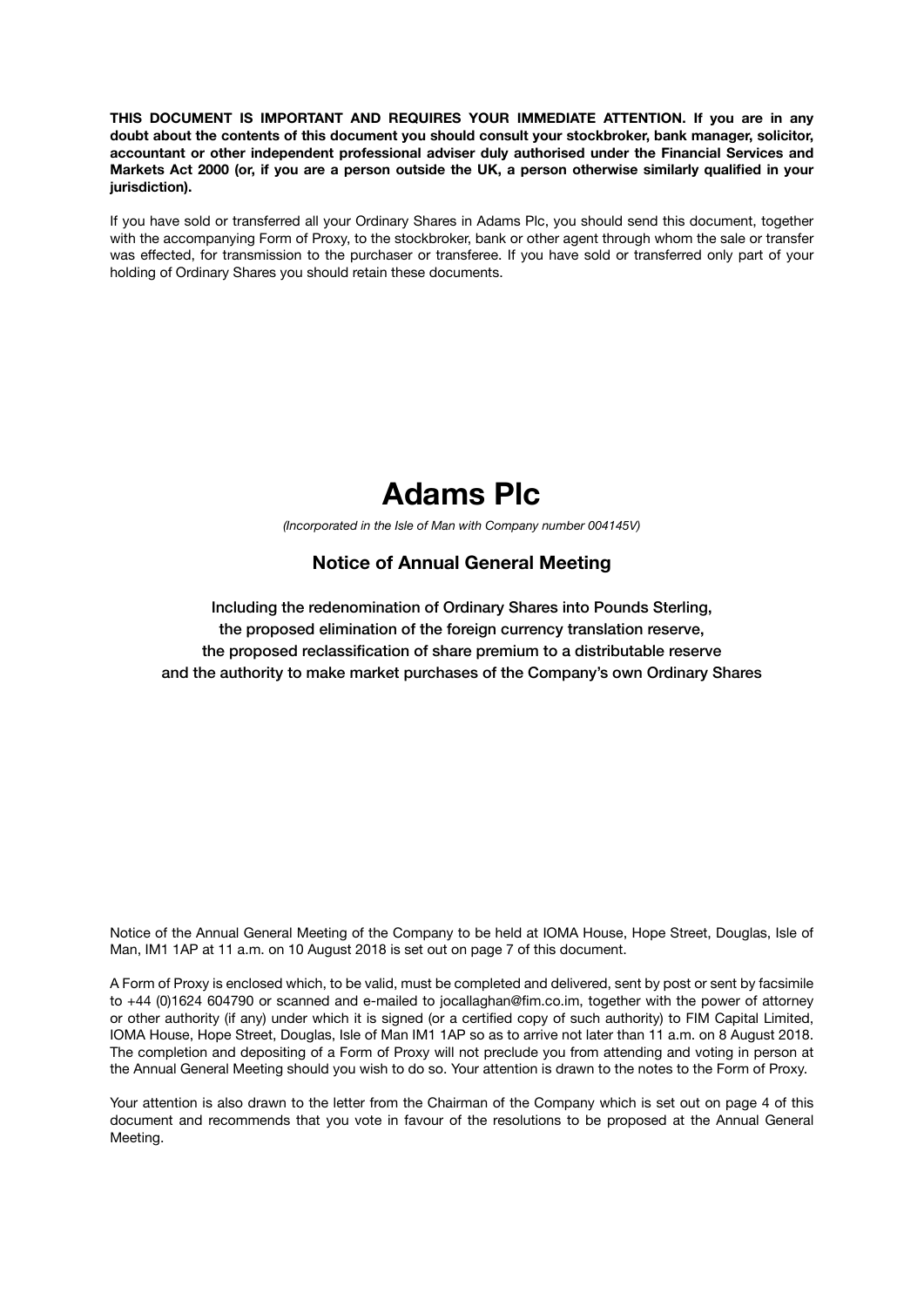## **TABLE OF CONTENTS**

|                                               | Page           |
|-----------------------------------------------|----------------|
| <b>Expected Timetable of Principal Events</b> | $\overline{c}$ |
| <b>Definitions</b>                            | 3              |
| Letter from the Chairman                      | $\overline{4}$ |
| Notice of Annual General Meeting              | 7              |

## **EXPECTED TIMETABLE OF PRINCIPAL EVENTS**

| Publication of this Document                                               | 26 June 2018              |
|----------------------------------------------------------------------------|---------------------------|
| Latest time and date for receipt of Forms of Proxy                         | 11 a.m. on 8 August 2018  |
| Annual General Meeting                                                     | 11 a.m. on 10 August 2018 |
| Anticipated date of Redenomination of Ordinary Shares into Pounds Sterling | 10 August 2018            |
| Anticipated date of Reclassification of share capital                      | 10 August 2018            |
| Anticipated date of change of Quotation                                    | 13 August 2018            |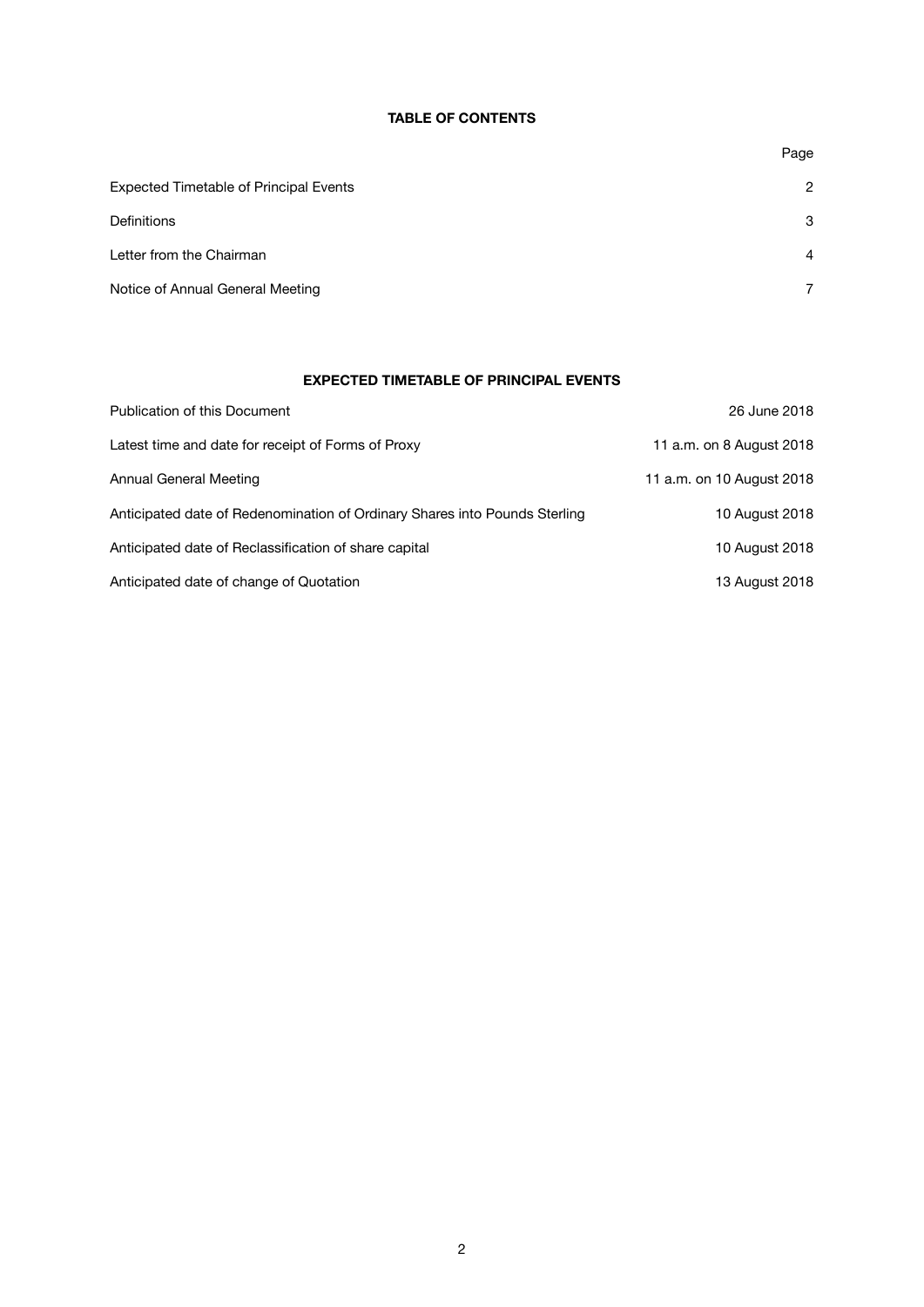## **DEFINITIONS**

The following definitions apply throughout this document and the accompanying Form of Proxy unless the context requires otherwise:

| "Annual General Meeting" or "AGM"      | the Annual General Meeting of the Company convened for 11 a.m. on<br>10 August 2018 to approve the Resolutions, or any adjournment of<br>that meeting;                                                                                                                                                                                  |
|----------------------------------------|-----------------------------------------------------------------------------------------------------------------------------------------------------------------------------------------------------------------------------------------------------------------------------------------------------------------------------------------|
| "AIM"                                  | the market of that name operated by the London Stock Exchange Plc;                                                                                                                                                                                                                                                                      |
| "Annual Report"                        | the Annual Report and financial statements of the Company for the<br>year ended 31 March 2018;                                                                                                                                                                                                                                          |
| "Articles"                             | the articles of association of the Company;                                                                                                                                                                                                                                                                                             |
| "Board" or "Directors"                 | the Directors of the Company, whose names are set out on page 4<br>of this Document;                                                                                                                                                                                                                                                    |
| "Companies Act 2006"                   | the Isle of Man Companies Act 2006, under which the Company is<br>incorporated;                                                                                                                                                                                                                                                         |
| "Company"                              | Adams Plc, a company incorporated in the Isle of Man under<br>number 004145V;                                                                                                                                                                                                                                                           |
| "Deferred Share"                       | deferred shares of $\epsilon$ 0.99 par value in the capital of the Company;                                                                                                                                                                                                                                                             |
| "Elimination"                          | the proposal that £244,000 of the paid up share capital of the<br>Company (representing premium paid up on the existing issued<br>Ordinary Shares) be cancelled and applied to eliminate the<br>Foreign Currency Translation Reserve to be approved pursuant to<br>Resolution 5 as set out in the notice of the Annual General Meeting; |
| "€" and "Euros"                        | Euros, the single currency of the European Union;                                                                                                                                                                                                                                                                                       |
| "Foreign Currency Translation Reserve" | the deficit reserve of £244,000 maintained by the Company<br>which arose on the restatement of the Company's prior period<br>comparative figures from Euros to Pounds;                                                                                                                                                                  |
| "Form of Proxy"                        | the Form of Proxy for use by Shareholders at the AGM;                                                                                                                                                                                                                                                                                   |
| "Ordinary Shares"                      | ordinary shares of €0.01 par value in the capital of the Company;                                                                                                                                                                                                                                                                       |
| "£" and "Pounds Sterling"              | Pounds Sterling, the lawful currency of the United Kingdom;                                                                                                                                                                                                                                                                             |
| "Quotation"                            | the price of the Ordinary Shares quoted on the Alternative Investment<br>Market of the London Stock Exchange;                                                                                                                                                                                                                           |
| "Reclassification"                     | the proposed reclassification as a distributable reserve of<br>£1,332,000 of the Company's share premium account (representing<br>premium paid up on the existing issued Ordinary Shares) to be<br>approved pursuant to Resolution 6 as set out in the notice of the<br>Annual General Meeting;                                         |
| "Redenomination"                       | the proposed redenomination of the par value of the Ordinary<br>Shares from $\epsilon$ 0.01 to £0.01 to be approved pursuant to Resolution<br>4 as set out in the notice of the Annual General Meeting;                                                                                                                                 |
| "Resolutions"                          | the resolutions of the Company set out in the Notice of Meeting on<br>pages 7 to 9 of this document;                                                                                                                                                                                                                                    |
| "Shareholders"                         | the holders of Ordinary Shares; and                                                                                                                                                                                                                                                                                                     |
| "Unclassified Shares"                  | unclassified shares of €0.0001 par value in the capital of the<br>Company which may be issued as, or converted from any other<br>class of shares into, Deferred Shares.                                                                                                                                                                 |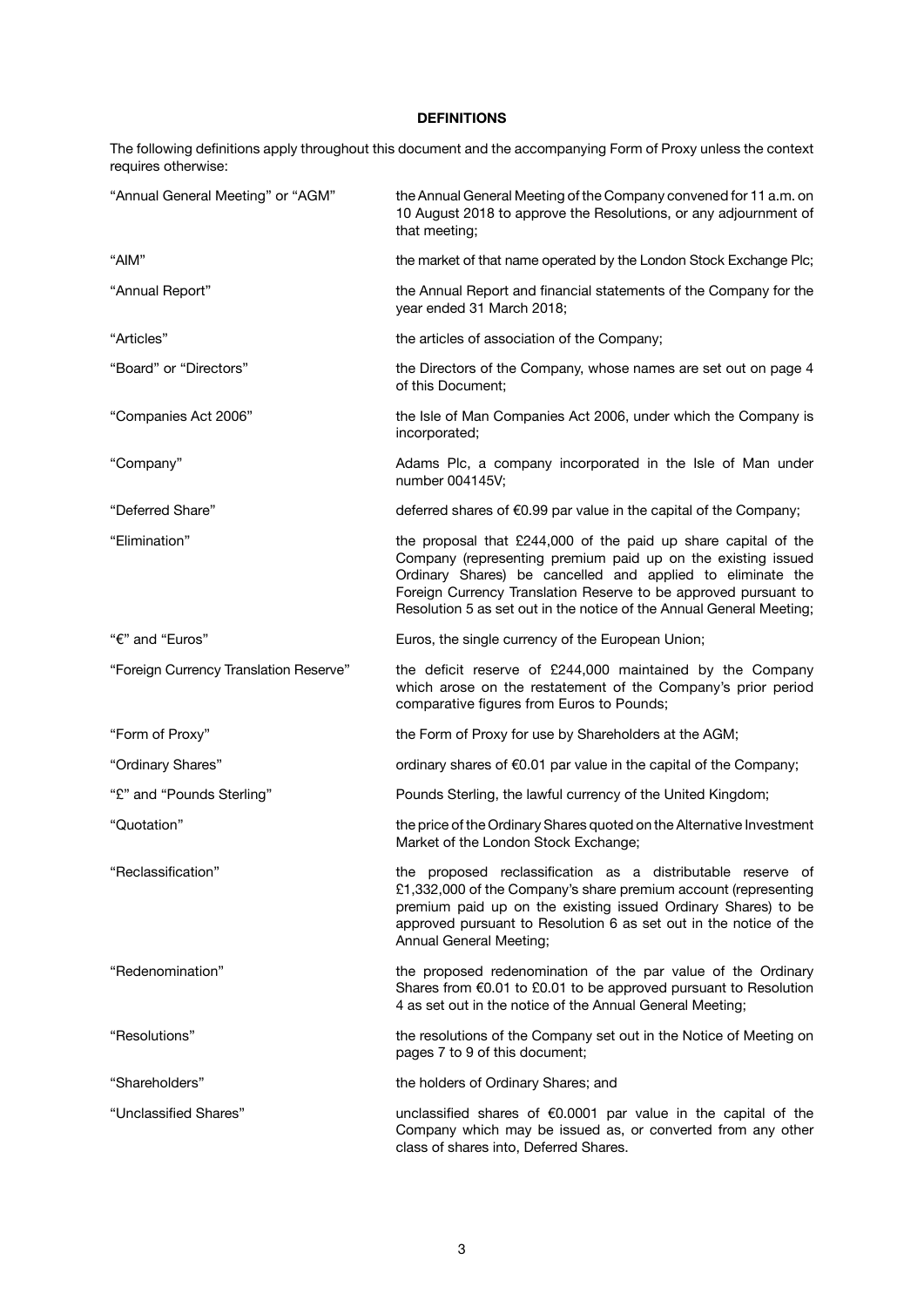**LETTER FROM THE CHAIRMAN**

# **Adams Plc**

*(Incorporated in the Isle of Man with Company number 004145V)*

*Directors: Registered Office:* Michael Bretherton, *Chairman* IOMA House Nicholas Woolard, *Non-Executive Director*<br>Andrew Mitchell. *Non-Executive Director* New Street Andrew Mitchell. *Non-Executive Director* Andrew Mitchell, *Non-Executive Director* 

Isle of Man IM1 1AP

*To the Shareholders*

26 June 2018

Dear Shareholder

The notice convening the Annual General Meeting of the Company, which is to be held at 11 a.m. on 10 August 2018, is set out on page 7 of this document.

Enclosed is a copy of the 2018 Annual Report and a Form of Proxy for use at the AGM. You will note that the figures presented in the Annual Report are now stated in Pounds Sterling. This change in the presentational currency of the Company from Euros to Pounds Sterling represents a change in accounting policy implemented during the current financial year and has been accounted for in accordance with the applicable accounting standards as per note 2.13 to the financial statements in the Annual Report. The Directors took the decision to implement a change in presentational currency to better reflect the operations and investment focus of the Company, which is currently all Pounds Sterling denominated, and to eliminate unnecessary foreign currency volatility from the financial statements.

The Directors now propose, as special business at the AGM, a redenomination of the Company's share capital from Euros to Pounds Sterling, which will also facilitate a change to the Company's AIM market Quotation from Euros to Pounds Sterling, in order to align the currency used in the financial statements, share capital and AIM quoted share price.

At the same time, it is proposed to remove from the Company's authorised share capital all of the unissued Unclassified Shares and Deferred shares which have not been used and are surplus to requirements.

In addition, it is proposed that part of the Company's share premium be applied to eliminate the Foreign Currency Translation Reserve and that the balance of the share premium be reclassified as distributable reserves and that the Directors are authorised to make purchases by the Company of its own Ordinary Shares in the open market subject to certain conditions and limited to a maximum of 14.99 per cent of the issued share capital of the Company. The Directors believe that the ability of the Company to purchase its own shares offers an important mechanism for managing capital efficiency. In particular, the Directors may wish to take advantage of circumstances where a purchase by the Company of its own Ordinary Shares would represent good use of the Company's available cash resources and increase net asset value per Ordinary Share and Shareholder value.

In the event that the Resolutions are approved by Shareholders at the AGM it is expected that the Company's AIM market Quotation will change from Euros to Pounds Sterling on Monday 13 August 2018.

The full business of the AGM is set out in the notice on page 7 and explained below.

#### **ORDINARY BUSINESS**

The ordinary business of the AGM is the approval of the Annual Report of the Company for the year ended 31 March 2018, the re-election of Michael Bretherton as a Director of the Company and the re-appointment of Jeffreys Henry LLP as auditors.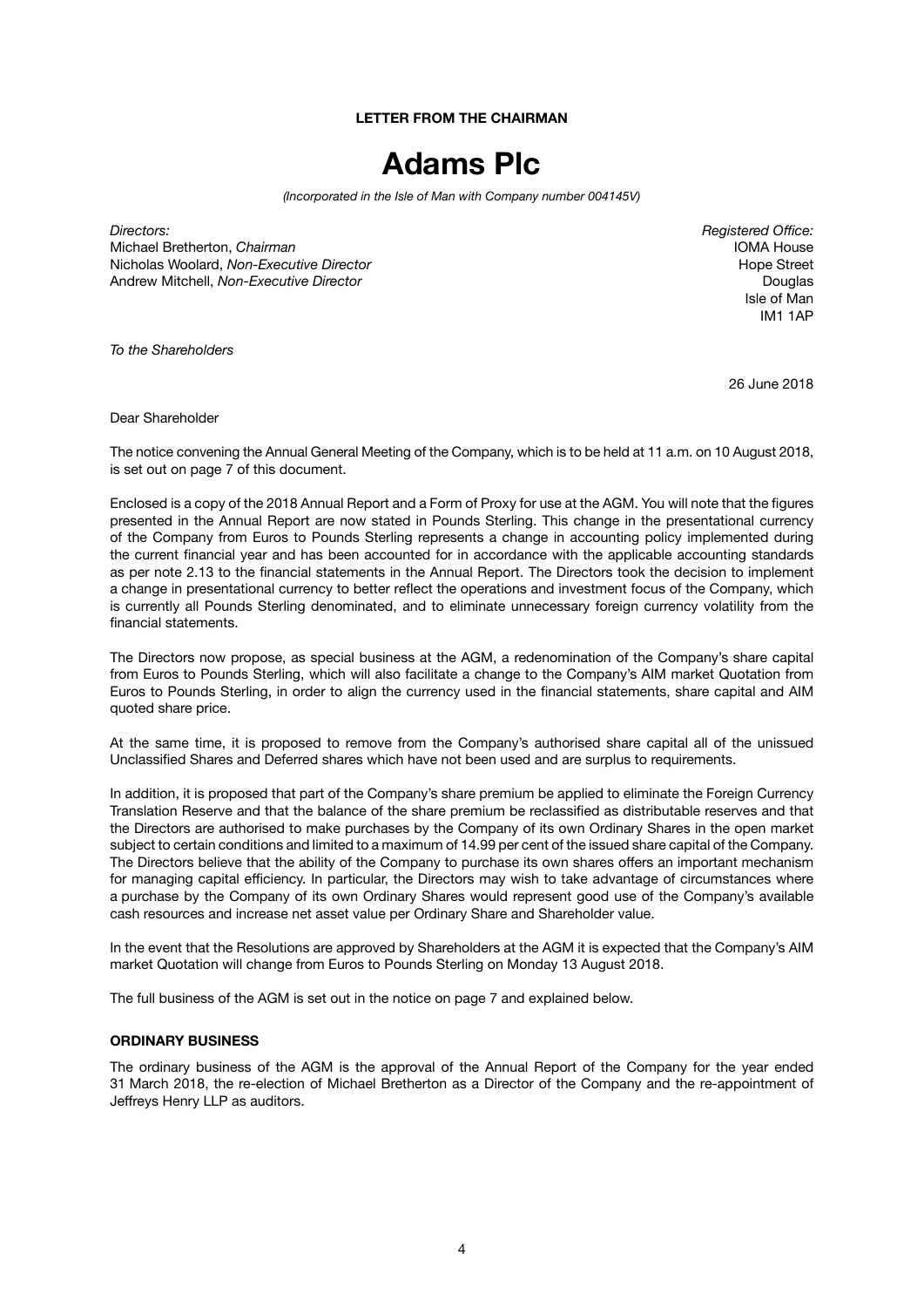### **SPECIAL BUSINESS**

The special business of the Company is as follows:

#### **The Redenomination**

The Company's share capital was redenominated from Pounds Sterling to Euros pursuant to a resolution of the Shareholders, which was passed at the Company's Annual General Meeting on 21 July 2009. Thereafter the presentational currency of the Company for the purposes of financial reporting and Quotation has been Euros. Since that redenomination and up until the current financial year ending 31 March 2018, the presentational currency of the Company for the purposes of financial reporting and the Quotation has been Euros.

However, the assets in which the Company has invested are now all denominated in Pounds Sterling and this position is expected to continue. Accordingly, with effect from the financial year ended 31 March 2018, the Company has and shall continue to present its financial results exclusively in Pounds Sterling. Following this, it is proposed that a redenomination of the Company's share capital back into Pounds Sterling is undertaken, with the par value of the Ordinary Shares converting from €0.01 to £0.01 and which will also facilitate a change in the Quotation from Euros to Pounds Sterling.

The paid up share capital will be unaffected, and the decrease in the par value of the Ordinary Shares on the redenomination to £0.01 will be matched by a corresponding increase to the share premium account as set out in the "Financial Effects of the Redenomination, Elimination and Reclassification Proposals" table below.

At the same time it is intended to remove the Unclassified Shares and Deferred Shares from the Company's share capital, because no such shares are in issue or are proposed to be issued. This is to be achieved by reducing the Company's authorised share capital by €75,000, which represents the unissued Unclassified Shares. Resolution 4 deals with this proposal and with the amendments to the Articles that will be required to reflect it.

#### **The Elimination and the Reclassification**

If Resolution 4 is passed to redenominate the Company's share capital back into Pounds Sterling the Quotation will then be changed from Euros to Pounds Sterling, so that there will be full alignment of the Pounds Sterling currency used in the financial statements, share capital and Quotation. Maintenance of the Foreign Currency Translation Reserve will then no longer be considered appropriate and it is proposed that, conditional upon the passing of Resolution 4, £244,000 of the paid up share capital of the Company (representing premium paid up on the existing issued Ordinary Shares in the capital of the Company) be cancelled and applied to eliminate the Foreign Currency Translation Reserve. Resolution 5 deals with this proposal.

As a company incorporated under the Companies Act 2006, the Company may buy back its shares and declare and pay dividends subject to satisfaction of a statutory solvency test, and it is intended that, conditional upon the passing of Resolutions 4 and 5, the Reclassification will enable the balance on the Company's share premium account, which will amount to £1,332,000 if the proposals in Resolutions 4 and 5 are passed, to be reclassified as distributable reserves in the Company's accounts. Resolution 6 deals with this proposal.

The financial effects of the Redenomination, Elimination and Reclassification are set out in the table below.

#### **Financial effects of the Redenomination, Elimination and Reclassification Proposals**

| Equity                               | Audited<br>31 March 2018<br>£'000 | Redenomination<br>of share capital<br>to GBP<br>£'000 | Elimination and<br>Reclassification<br>of share<br>premium<br>£'000 | Post<br>completion<br>of the<br>proposals<br>£'000 |
|--------------------------------------|-----------------------------------|-------------------------------------------------------|---------------------------------------------------------------------|----------------------------------------------------|
| Called up share capital              | 1,001                             | (175)                                                 |                                                                     | 826                                                |
| Share premium                        | 1,401                             | 175                                                   | (1, 576)                                                            |                                                    |
| Foreign Currency Translation Reserve | (244)                             |                                                       | 244                                                                 |                                                    |
| Retained (losses)/earnings           | (49)                              |                                                       | 1,332                                                               | 1,283                                              |
| Total equity                         | 2,109                             |                                                       |                                                                     | 2,109                                              |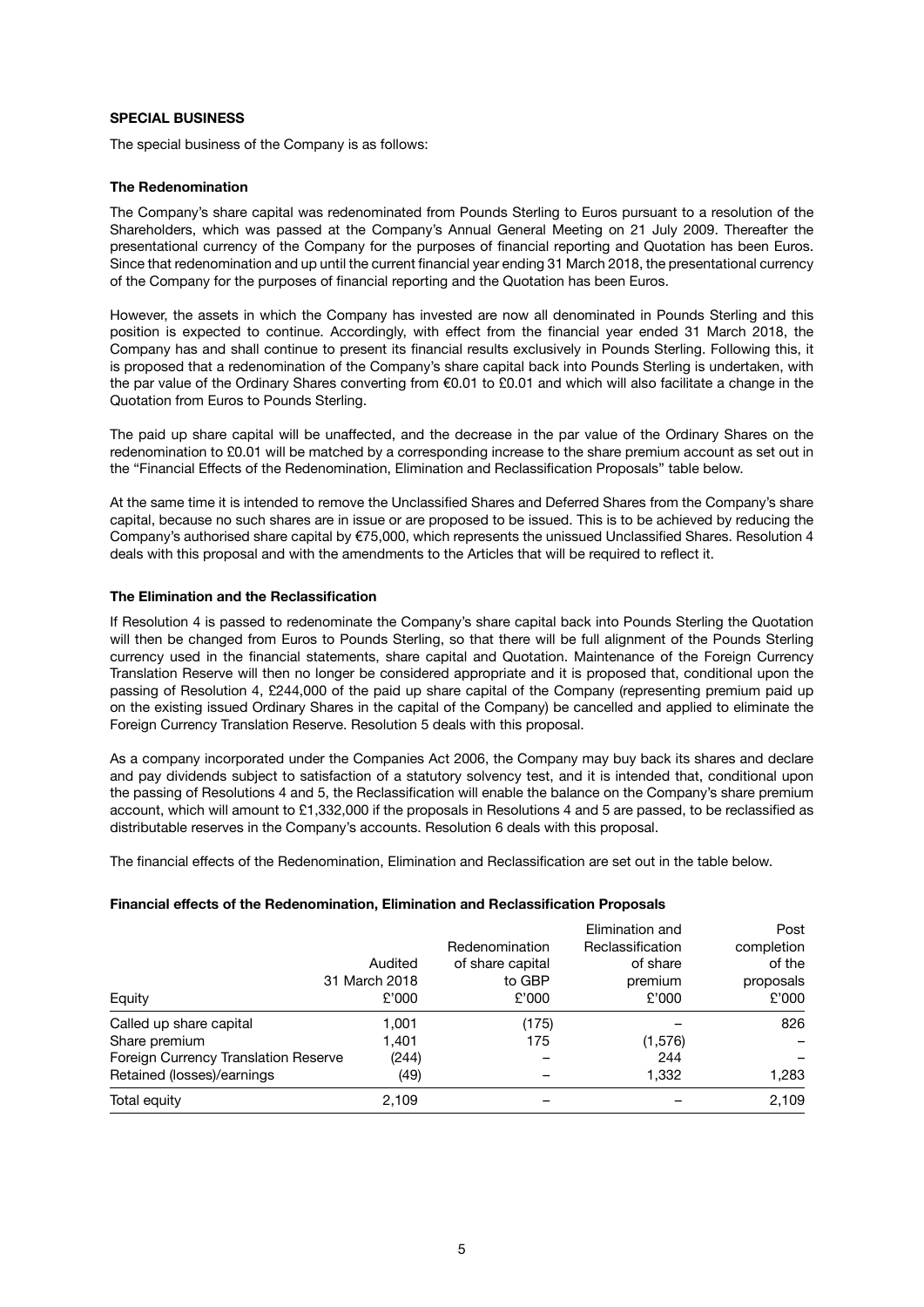#### **Authority to allot further Ordinary Shares**

#### *To authorise the Directors to allot Ordinary Shares pursuant to Article 5.1*

The Articles require that the authority of the Directors to allot Ordinary Shares should be subject to the approval of Shareholders in general meeting, and it is proposed to grant the Directors authority to allot further Ordinary Shares up to a total par value of €825,532.22 (or £825,532.22 following the Redenomination if Resolution 4 is passed), such authority to expire on whichever is the earlier of the conclusion of the Annual General Meeting of the Company to be held in 2019 or the date falling 15 months after the passing of this resolution. Resolution 7 deals with this proposal.

#### *To disapply the pre-emption rights under Article 5.2*

The Articles require that any Ordinary Shares issued for cash must be offered to existing Shareholders in proportion to their existing holdings unless otherwise approved by Shareholders in general meeting. Accordingly it is proposed to allow the Directors to allot unissued Ordinary Shares for cash without first offering them to existing Shareholders, provided that the Directors may not offer Ordinary Shares in this manner which exceed a total par value of €825,532.22 (or £825,532.22 following the Redenomination if Resolution 4 is passed), such authority to expire on whichever is the earlier of the conclusion of the Annual General Meeting of the Company to be held in 2019 or the date falling 15 months after the passing of this resolution. Resolution 8 deals with this proposal.

#### **Authority for open market purchases of Ordinary Shares**

It is proposed to allow the Directors to purchase Ordinary Shares in the open market on such terms and in such manner as the Directors shall determine, but subject to the Articles and the Companies Act 2006, provided that such authority will be limited to the purchase of a maximum of 12,382,984 Ordinary Shares (being equal to 14.99 per cent of the issued share capital of the Company as at 26 June 2018), at a purchase price per Ordinary Share, exclusive of expenses, of not less than €0.01 (or £0.01 following the Redenomination if Resolution 4 is passed) nor more than 105 per cent of the average price at which business was done in the Ordinary Shares of the Company in the five business days preceding the purchase, such authority to expire on whichever is the earlier of the conclusion of the Annual General Meeting of the Company to be held in 2019 or the date falling 15 months after the passing of this resolution. In accordance with Isle of Man Law, the Directors must ensure that the Company satisfies a statutory solvency test upon any open market purchases of Ordinary Shares being made. In addition, as permitted under Isle of Man law, any amounts credited to a capital redemption reserve as a result of the open market purchases of Ordinary Shares made by the Company may subsequently be reclassified to distributable reserves at the discretion of the Directors. Resolution 9 deals with this proposal.

#### **ACTION TO BE TAKEN**

The Form of Proxy for use by Shareholders at the AGM is enclosed with this document and the Annual Report. If you are unable to be present at the AGM, please complete and sign the Form of Proxy and return it to FIM Capital Limited to be received as soon as possible and, in any event, no later than 11 a.m. on 8 August 2018.

#### **RECOMMENDATION**

The Board believes that the Resolutions being put to the Shareholders as described in this letter are in the best interests of the Company and its members and are most likely to promote the success of the Company for the benefit of its members as a whole. Accordingly, the Directors unanimously recommend that you vote in favour of the Resolutions to be proposed at the AGM.

Yours sincerely,

#### **M A Bretherton**

*Chairman*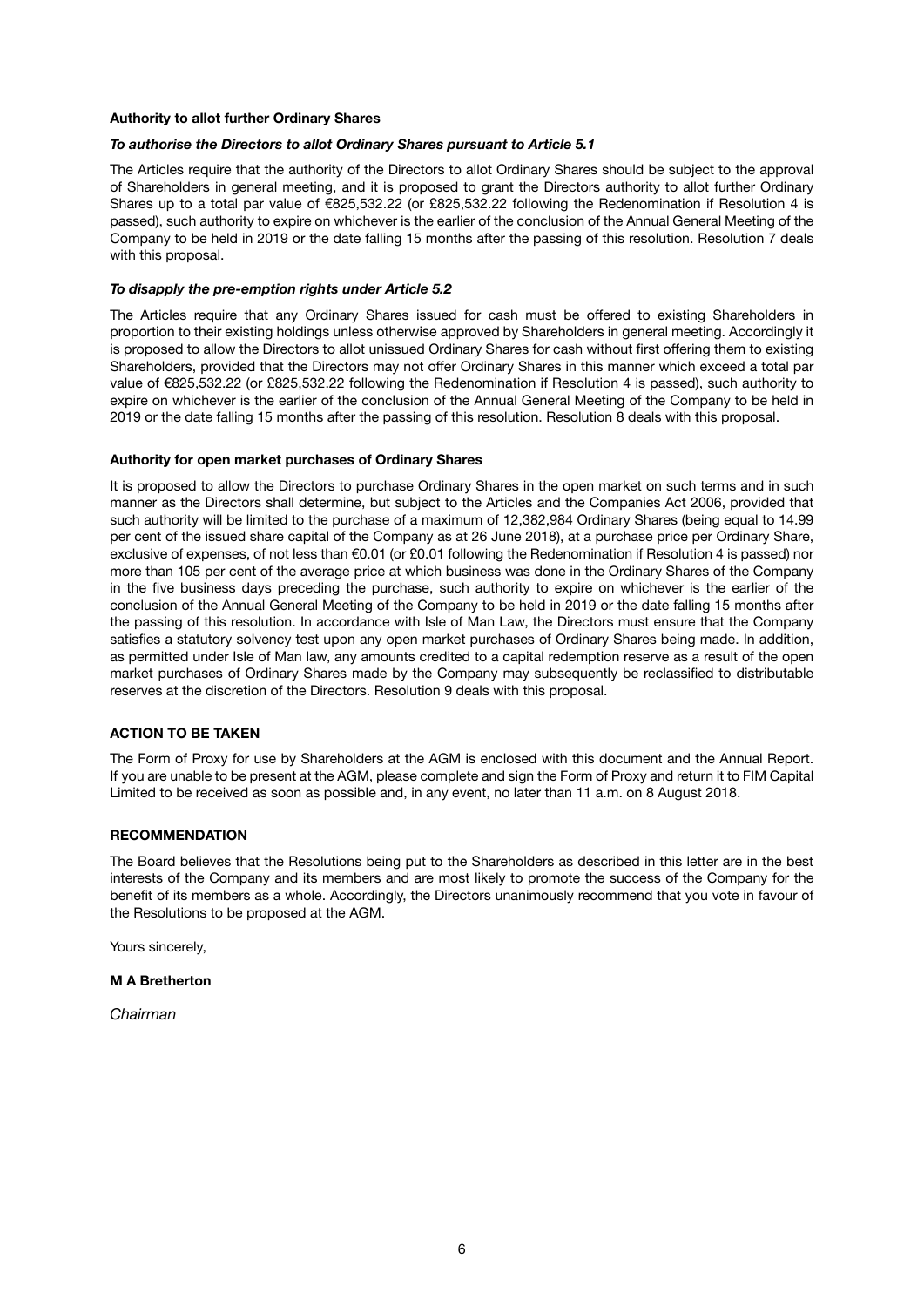## **Adams Plc**

### **NOTICE OF ANNUAL GENERAL MEETING**

*(Incorporated under the Companies Act 2006 of the Isle of Man and registered in the Isle of Man under number 004145V)*

#### (the ''**Company**'')

**NOTICE IS HEREBY GIVEN** that the **2018 ANNUAL GENERAL MEETING** of the Company will be held at IOMA House, Hope Street, Douglas, Isle of Man, IM1 1AP at 11 a.m. on 10 August 2018.

A. At the Annual General Meeting, the following ordinary business will be transacted:

The consideration and, if thought fit, passing of the following resolutions which will be proposed as ordinary resolutions:

- 1. **THAT** the audited accounts of the Company for the year ended 31 March 2018 and the reports of the Directors and the Auditors and any other document required to be annexed thereto be and they are hereby considered and adopted.
- 2. **THAT** Michael Bretherton who, having agreed to retire but, being eligible, offers himself for re-election, be and he is hereby re-appointed as a Director of the Company.
- 3. **THAT** Jeffreys Henry LLP, London, United Kingdom be and they are hereby re-appointed as Auditors to the Company and that the Directors be and they are hereby authorised to determine their remuneration.
- B. In addition, the following special business will be transacted:

The consideration and, if thought fit, passing of the following resolution which will be proposed as a special resolution:

#### 4. **THAT**

- (a) the par value of each Ordinary Share, issued and to be issued, in the capital of the Company be redenominated from €0.01 to £0.01;
- (b) the amount of share capital of the Company available for issue be reduced by  $E$ 75,000; and
- (c) the Articles be and are hereby amended as follows:
	- (i) by deleting in the meaning of the expression "Ordinary Shares" in article 2.1 the words "of €0.01 par value" and replacing them with the words "of £0.01 par value";
	- (ii) by deleting from article 2.1 the expression "Unclassified Shares";
	- (iii) by deleting article 4 and replacing it with the following new article:

#### **"Share capital amount**

Unless the Company shall by resolution otherwise direct, the amount of share capital of the Company available for issue is £3,500,000 divided into 350,000,000 Ordinary Shares."

- (iv) by deleting article 5A (Deferred Shares) in its entirety;
- (v) by deleting in article 12.1(a) the words "being less than  $\epsilon$ 3" and replacing them with the words "being less than £3";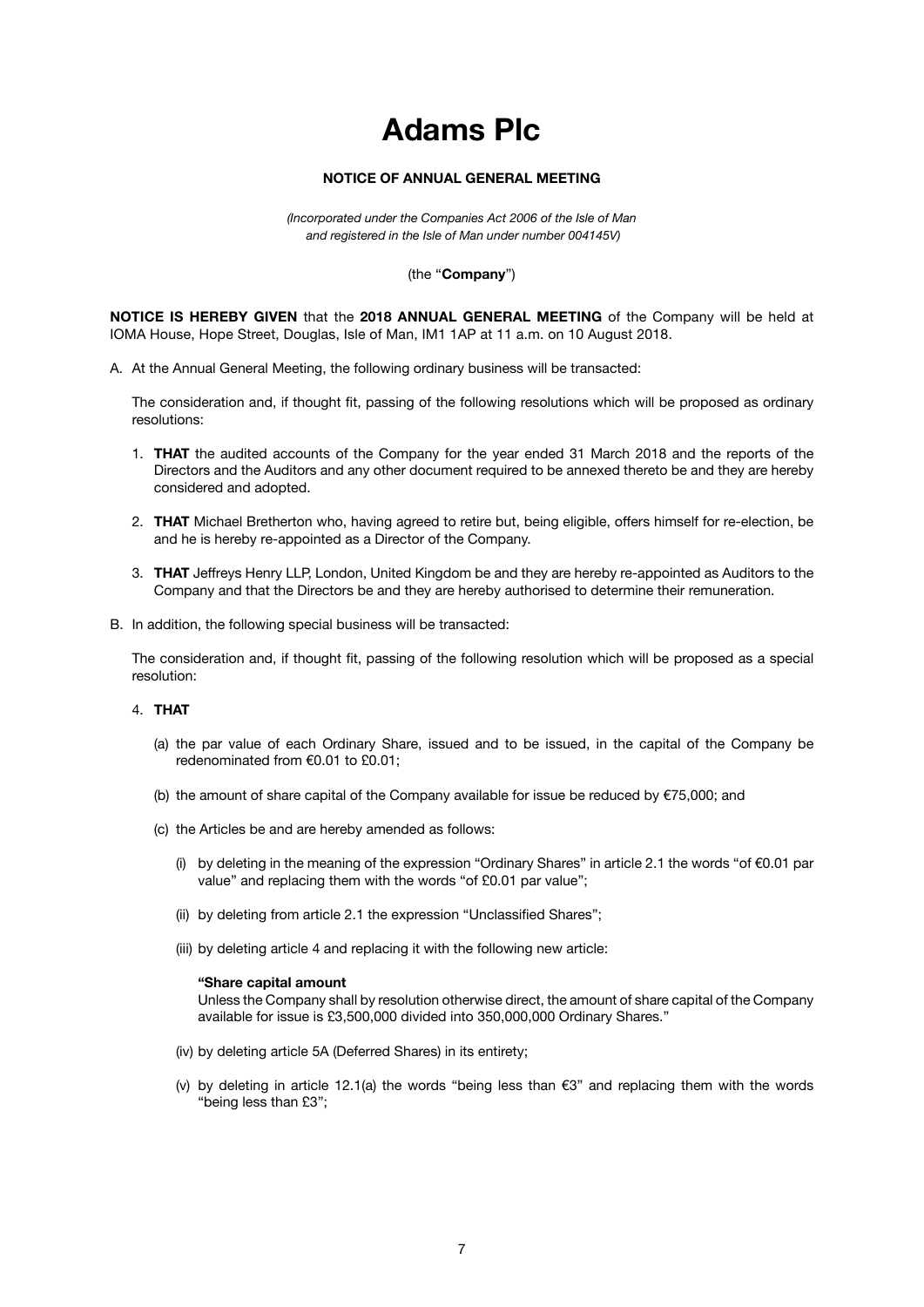(vi) by deleting article 134.2 and replacing it with the following new article:

#### **"Payment in currencies other than sterling**

The Board may, at its discretion, make provisions to enable such member as the Board shall from time to time determine to receive dividends duly declared in a currency or currencies other than sterling. For the purposes of the calculation of the amount receivable in respect of any dividend, the rate of exchange to be used to determine the foreign currency equivalent of any sum payable as a dividend shall be such market rate selected by the Board as it shall consider appropriate at the close of business in London on the date which is the business day last preceding:

- (a) in the case of a dividend to be declared by the Company in general meeting, the date on which the Board publicly announces its intention to recommend that specific dividend; and
- (b) in the case of any other dividend, the date on which the Board publicly announces its intention to pay that specific dividend, provided that where the Board considers the circumstances to be appropriate it shall determine such foreign currency equivalent by reference to such market rate or rates or the mean of such market rates prevailing at such time or times or on such other date or dates, in each case falling before the time of the relevant announcement, as the Board may select."
- (vii) and by deleting in article 138.1(h) the words "in accordance with Article 142" and replacing them with the words "in accordance with Article 140".

The consideration and, if thought fit, passing of the following resolution which will be proposed as a special resolution:

5. **THAT** subject to the passing of Resolution 4 in this notice, £244,000 of the paid up share capital of the Company (representing premium paid up on the existing issued Ordinary Shares in the capital of the Company) be cancelled and applied to eliminate the Foreign Currency Translation Reserve of the Company.

The consideration and, if thought fit, passing of the following resolution which will be proposed as a special resolution:

6. **THAT** subject to the passing of Resolutions 4 and 5 in this notice, £1,332,000 of the paid up share capital of the Company (representing premium paid up on the existing issued Ordinary Shares in the capital of the Company) be cancelled and reclassified as a distributable reserve of the Company.

The consideration and, if thought fit, passing of the following resolution which will be proposed as an ordinary resolution:

7. **THAT** the Directors be generally and unconditionally authorised in accordance with article 5.1 of the Articles to exercise all the powers of the Company to allot Ordinary Shares up to an aggregate par value of €825,532.22 (or £825,532.22 if Resolution 4 in this notice is passed); such authority to expire (unless and to the extent previously revoked, varied or renewed by the Company in general meeting) at the conclusion of the Annual General Meeting of the Company to be held in 2019 or, if earlier, the date 15 months after the date of passing this resolution; provided that this authority shall allow the Company, before such expiry, to make an offer or enter into an agreement which would or might require Ordinary Shares to be allotted after this authority expires and the Directors may allot such Ordinary Shares in pursuance of such an offer or agreement as if the authority conferred hereby had not expired.

The consideration and, if thought fit, passing of the following resolution which will be proposed as a special resolution: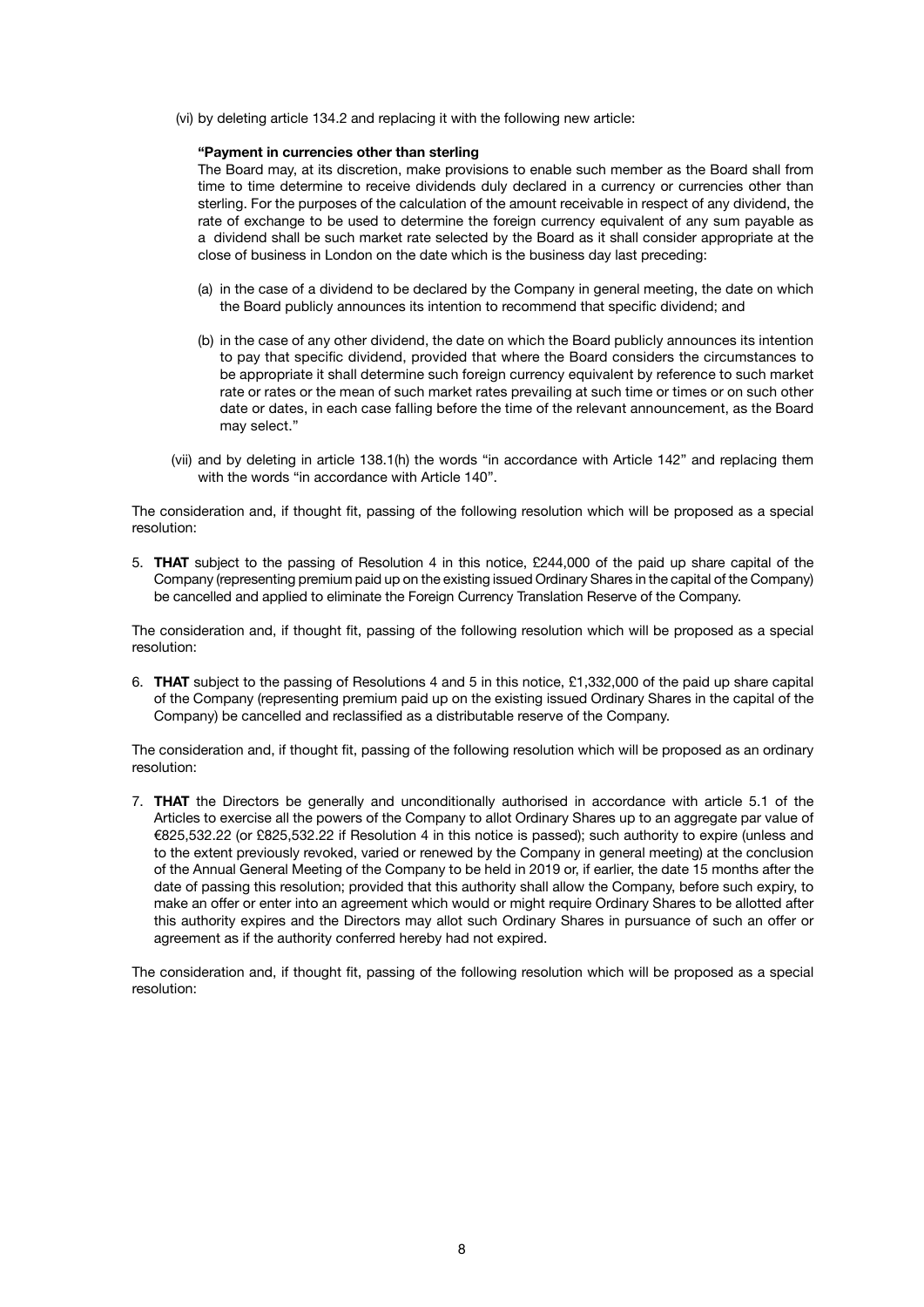8. **THAT** the provisions of section 5.2 of the Articles requiring shares proposed to be issued for cash first to be offered to the members in proportion as nearly as may be to the number of the existing shares held by them respectively be and it is hereby disapplied in relation to any allotment of Ordinary Shares pursuant to the authority in Resolution 7 above; provided that this disapplication shall be limited to the allotment for cash of Ordinary Shares up to an aggregate par value of €825,532.22 (or £825,532.22 if Resolution 4 in this notice is passed) and shall expire (unless and to the extent previously revoked, varied or renewed by special resolution) at the conclusion of the Annual General Meeting of the Company to be held in 2019 or, if earlier, the date 15 months after the date of passing this resolution; provided that this authority shall allow the Company, before such expiry, to make an offer or enter into an agreement which would or might require Ordinary Shares to be allotted after this authority expires and the Directors may allot such Ordinary Shares in pursuance of such an offer or agreement as if the authority conferred hereby had not expired.

The consideration and, if thought fit, passing of the following resolution which will be proposed as a special resolution:

- 9. **THAT** subject to the Articles and the Companies Act 2006 the Company be and is hereby generally and unconditionally authorised to purchase Ordinary Shares in the open market on such terms and in such manner as the Directors shall determine, provided that the general authority conferred by this resolution shall:
	- (a) be limited to a maximum of 12,382,984 Ordinary Shares (being equal to 14.99 per cent of the issued share capital of the Company as at 26 June 2018);
	- (b) not permit payment of a price per Ordinary Share, exclusive of expenses, of less than £0.01 (or €0.01 if Resolution 4 in this notice is not passed) or more than 105 per cent of the average price at which business was done in the Ordinary Shares of the Company in the five business days preceding the purchase; and
	- (c) expire (unless and to the extent previously revoked, varied or renewed by special resolution) at the conclusion of the Annual General Meeting of the Company to be held in 2019 or, if earlier, the date 15 months after the date of passing this resolution; provided that this authority shall allow the Company, before such expiry, to make an offer or enter into an agreement which would or might require Ordinary Shares to be purchased after this authority expires and the Directors may purchase such Ordinary Shares in pursuance of such an offer or agreement as if the authority conferred hereby had not expired.

**IOMA House** Hope Street **Company Secretary** Douglas Isle of Man IM1 1AP

Dated 26 June 2018

*Registered Office: By Order of the Board*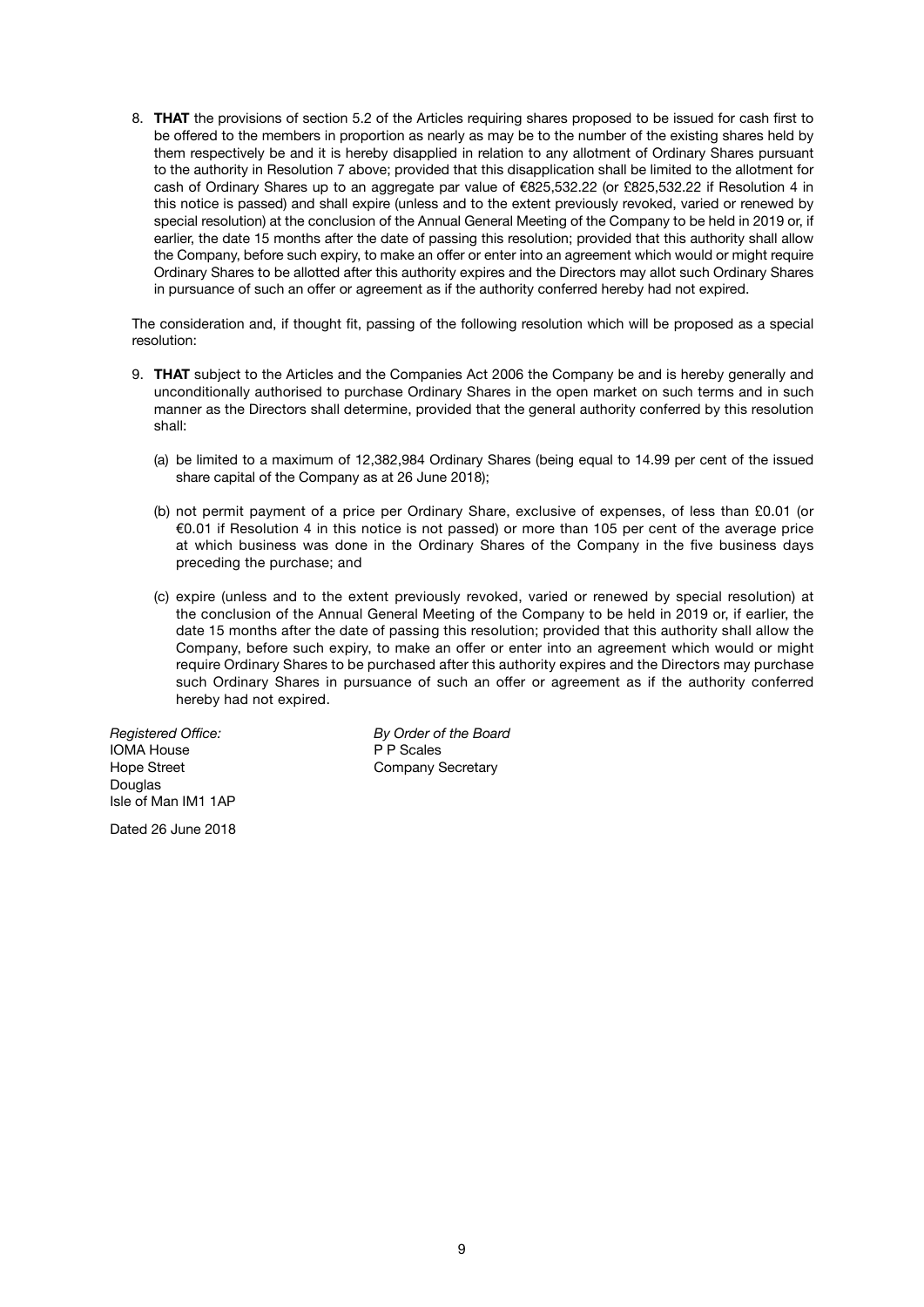#### **Notes:**

- 1. A member who is entitled to attend and vote at the above-mentioned meeting is entitled to appoint a proxy or proxies to attend and, on a poll, vote instead of him or her in respect of such shares. A proxy need not be a member of the Company.
- 2. A Form of Proxy is enclosed which, to be valid, must be completed and delivered, sent by post or sent by facsimile to +44 (0)1624 604790 or scanned and e-mailed to jocallaghan@fim.co.im, together with the power of attorney or other authority (if any) under which it is signed (or a certified copy of such authority) to FIM Capital Limited, IOMA House, Hope Street, Douglas, Isle of Man IM1 1AP so as to arrive not later than 11 a.m. on 8 August 2018, being 48 hours before the time of the meeting.
- 3. Completion and return of a Form of Proxy does not preclude a member from attending and voting in person should they wish to do so.
- 4. The Company, pursuant to Regulation 22 of the Uncertificated Securities Regulations 2006 (Isle of Man), specifies that only those members registered in the register of members as at 11 a.m. on 8 August 2018 (or in the event that the meeting is adjourned, on the register of members 48 hours before the time of any adjournment meeting) shall be entitled to attend or vote at the meeting in respect of the Ordinary Shares registered in their name at that time. Changes to entries on the register of members after 11 a.m. on 8 August 2018 (or, in the event that the meeting is adjourned, on the register of members less than 48 hours before the time of any adjourned meeting) shall be disregarded in determining the rights of any person to attend or vote at the meeting.